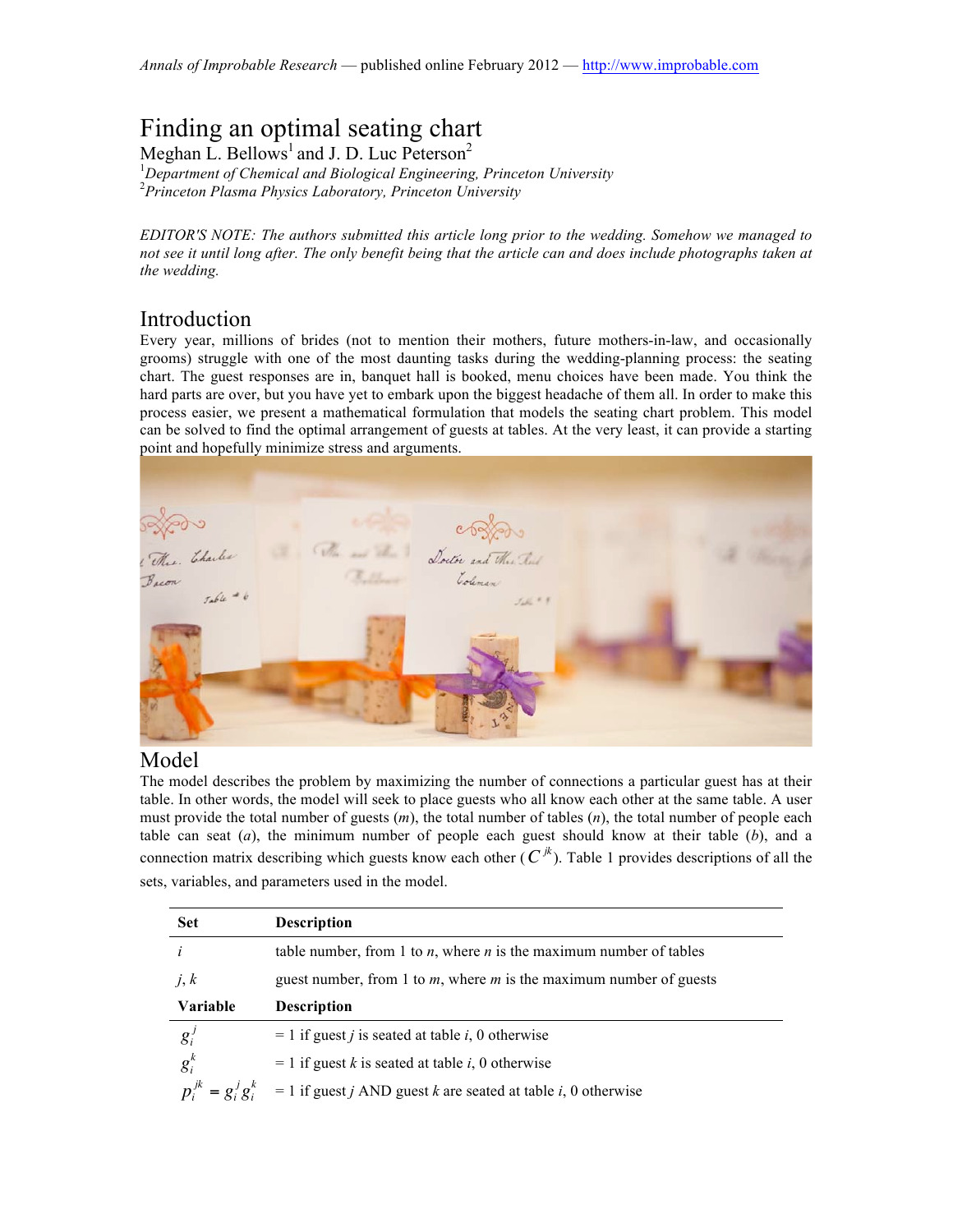| <b>Parameter</b>           | <b>Description</b>                                                                         |  |  |  |  |  |  |
|----------------------------|--------------------------------------------------------------------------------------------|--|--|--|--|--|--|
| a                          | maximum number of guests a table can seat                                                  |  |  |  |  |  |  |
|                            | minimum number of people each guest knows at their table                                   |  |  |  |  |  |  |
| $C^{jk}$                   | connection matrix indicating relation of guest <i>j</i> to guest $k$ (number from 0 to 50) |  |  |  |  |  |  |
| Table 1: Model Definitions |                                                                                            |  |  |  |  |  |  |

The model itself is written mathematically as:

$$
\max_{g_i^j, g_i^k} \qquad \sum_{i=1}^n \sum_{j=1}^{m-1} \sum_{k=j+1}^m C^{jk} p_i^{jk}
$$
\n  
\nsubject to\n
$$
\sum_{i=1}^n g_i^j = 1, \quad \forall j
$$
\n
$$
\sum_{j=1}^m g_i^j \le a, \quad \forall i
$$
\n
$$
\sum_{j=1}^m p_i^{jk} \ge (b+1) g_i^k, \quad \forall i, k, C^{jk} > 0
$$
\n
$$
\sum_{j=1}^m p_i^{jk} \le a g_i^k, \quad \forall i, k
$$
\n
$$
\sum_{k=1}^m p_i^{jk} \le a g_i^j, \quad \forall i, j
$$
\n(6)

$$
g_i^j, g_i^k, p_i^{jk} \in \{0,1\} \tag{7}
$$

subject to the fact that each guest can only sit at one table (Eq. 2), each table can only accommodate a fixed  $\mathbf{H}$ In plain English, the model seeks to maximize the number of people each guest knows at their table (Eq. 1), number of guests (Eq. 3), and each guest must know a minimum number of other guests at their table (Eq.4). Equations 5 and 6 are Eq. 3 multiplied by  $g_i^k$  and  $g_i^j$ , respectively (where  $p_i^{jk} = g_i^j g_i^k$ ). These are introduced in order to linearize the model (which makes it much easier to solve). The final constraint (Eq. 7) defines  $g_i^j$ ,  $g_i^k$ , and  $p_i^{jk}$  as binary variables, meaning they only equal zero or one. Table 1 defines the symbols in the model.

have been set (total number of guests per table, minimum number of people each guests knows at their Once the sets have been defined (total number of tables and total number of guests) and the parameters table, and the guest connection matrix), the model can be solved using mixed-integer linear optimization techniques to find the global optimal solution.

#### Example Problems

As an example, take a small wedding consisting only of the immediate family. There are 17 guests total (assume the bride and groom sit at their own sweetheart table) and since each table can seat 10 guests, only two tables are necessary. Let us also say that each guest must know at least one other people at their table. So  $m = 17$ ,  $n = 2$ ,  $a = 10$ , and  $b = 1$ .

There are  $2^{17} = 131,702$  possible combinations for seating these guests. The 17 guests consist of 9 of the bride's guests and 8 of the groom's guests. Their names and relations are illustrated in Table 2. Guests have been assigned a number, which will be their *j* and *k* designation in the model. Based on this guest list the connection matrix can be constructed. Assume that all members of the bride's family know each other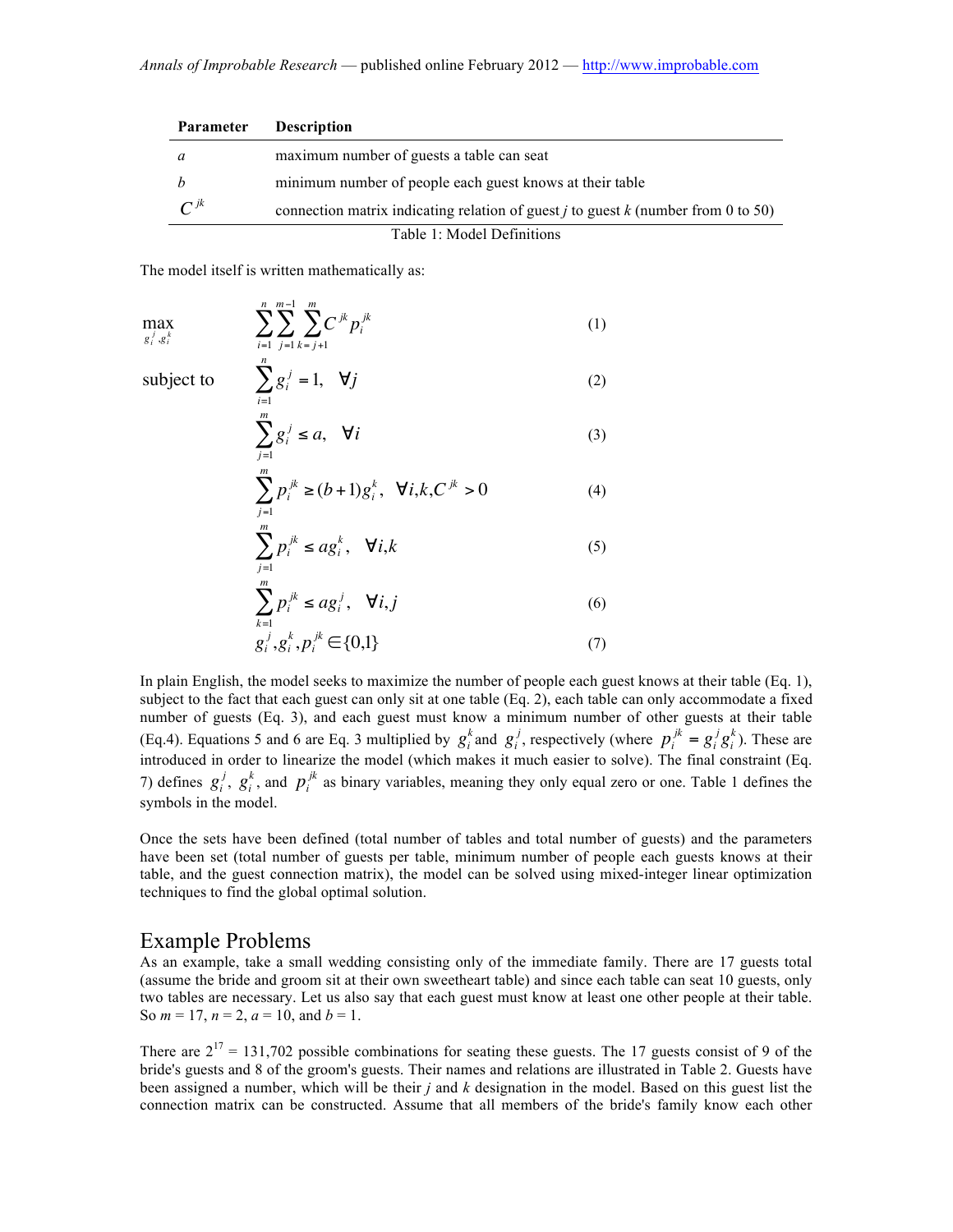(assign a value of 1) and all members of the groom's family know each other. Assume that the bride's family has not met the groom's family yet (assign a value of 0). If two guests are married/engaged/dating/etc, assign a value of 50. We also feel that Abby and Martha (cousins) should sit at the same table, so they have been assigned a value of 10. Table 3 shows the full connection matrix  $C^{jk}$ .

Using GAMS software [1] with the CPLEX [2] solver, the model found the optimal solution in less than one second. Table 4 shows the placement of guests at tables. All the bride's guests were placed at table 1 and all the groom's guests were placed at Table 2.

As another scenario, suppose there are five tables available and each table seats four guests ( $m = 17$ ,  $n = 5$ ,  $a = 4$ ,  $b = 1$ ). The number of possible combinations is  $4^{17} = 7.63 \times 10^{11}$ . In this case, the model found the optimal solution in less than 2 seconds. Table 4 shows the guest placement. Again, there is a perfect partition between bride's guests and groom's guests and each guest knows at least one other person at their table. In addition, Abby is seated at Martha's table, which was encouraged by giving them a connection of 10.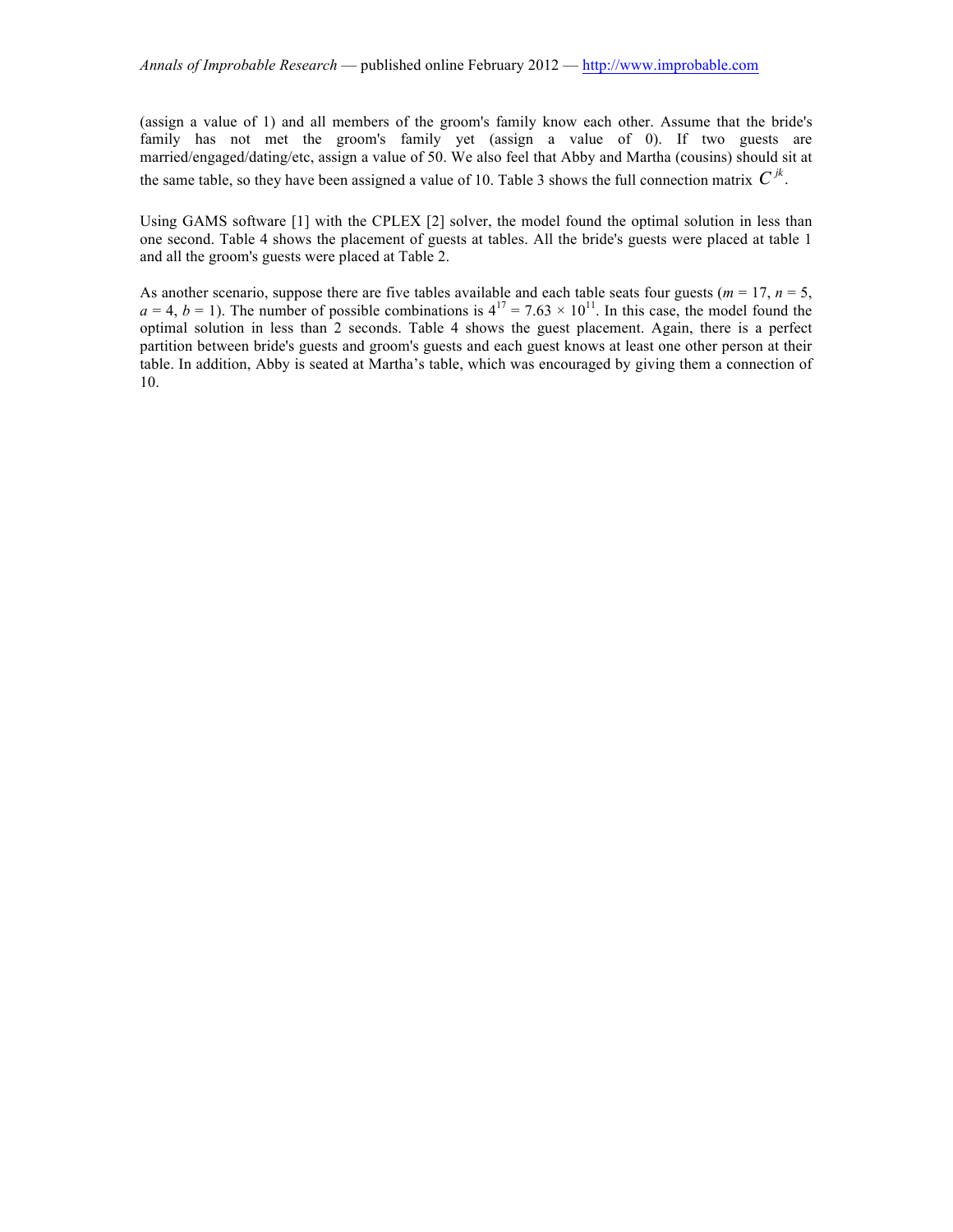|     |                  |                  |                  |                          | <b>Guest</b>     |                  |                  |                     | <b>Relation</b>  |                          |                  |                          |                  |                  |                  |                  |                  |
|-----|------------------|------------------|------------------|--------------------------|------------------|------------------|------------------|---------------------|------------------|--------------------------|------------------|--------------------------|------------------|------------------|------------------|------------------|------------------|
|     |                  |                  |                  | 1                        | Deb              |                  |                  |                     |                  | mother of the bride      |                  |                          |                  |                  |                  |                  |                  |
|     |                  |                  |                  | $\overline{c}$           | John             |                  |                  |                     |                  | father of the bride      |                  |                          |                  |                  |                  |                  |                  |
|     |                  |                  |                  | $\overline{\mathbf{3}}$  | Martha           |                  |                  |                     |                  | sister of the bride      |                  |                          |                  |                  |                  |                  |                  |
|     |                  |                  |                  | $\overline{4}$           | Travis           |                  |                  |                     |                  | boyfriend of Martha      |                  |                          |                  |                  |                  |                  |                  |
|     |                  |                  |                  | 5                        | Allan            |                  |                  |                     |                  | grandfather of the bride |                  |                          |                  |                  |                  |                  |                  |
|     |                  |                  |                  | 6                        | Lois             |                  |                  |                     | wife of Allan    |                          |                  |                          |                  |                  |                  |                  |                  |
|     |                  |                  |                  | 7                        | Jayne            |                  |                  |                     |                  | aunt of the bride        |                  |                          |                  |                  |                  |                  |                  |
|     |                  |                  |                  | 8                        | <b>Brad</b>      |                  |                  |                     |                  | uncle of the bride       |                  |                          |                  |                  |                  |                  |                  |
|     |                  |                  |                  | 9                        | Abby             |                  |                  |                     |                  | cousin of the bride      |                  |                          |                  |                  |                  |                  |                  |
|     |                  |                  |                  | 10                       |                  | Mary Helen       |                  |                     |                  | mother of the groom      |                  |                          |                  |                  |                  |                  |                  |
|     |                  |                  |                  | 11                       | Lee              |                  |                  |                     |                  | father of the groom      |                  |                          |                  |                  |                  |                  |                  |
|     |                  |                  |                  | 12                       | Annika           |                  |                  |                     |                  | sister of the groom      |                  |                          |                  |                  |                  |                  |                  |
|     |                  |                  |                  | 13                       | Carl             |                  |                  |                     |                  | brother of the groom     |                  |                          |                  |                  |                  |                  |                  |
|     |                  |                  |                  | 14                       | Colin            |                  |                  |                     |                  | brother of the groom     |                  |                          |                  |                  |                  |                  |                  |
|     |                  |                  |                  | 15                       | Shirley          |                  |                  |                     |                  |                          |                  | grandmother of the groom |                  |                  |                  |                  |                  |
|     |                  |                  |                  | 16                       | DeAnn            |                  |                  |                     |                  | aunt of the groom        |                  |                          |                  |                  |                  |                  |                  |
|     |                  |                  |                  | 17                       | Lori             |                  |                  |                     |                  | aunt of the groom        |                  |                          |                  |                  |                  |                  |                  |
|     |                  |                  |                  |                          |                  |                  |                  | Table 2: Guest List |                  |                          |                  |                          |                  |                  |                  |                  |                  |
|     |                  |                  |                  |                          |                  |                  |                  |                     |                  |                          |                  |                          |                  |                  |                  |                  |                  |
| j/k | $\mathbf{1}$     | $\overline{2}$   | $\mathfrak{Z}$   | $\overline{\mathcal{A}}$ | 5                | 6                | 7                | 8                   | 9                | 10                       | 11               | 12                       | 13               | 14               | 15               | 16               | 17               |
| 1   | $\mathbf{1}$     | 50               | $\overline{1}$   | $\mathbf{1}$             | $\mathbf{1}$     | $\mathbf{1}$     | $\mathbf{1}$     | $\mathbf{1}$        | $\overline{1}$   | $\boldsymbol{0}$         | $\mathbf{0}$     | $\mathbf{0}$             | $\boldsymbol{0}$ | $\boldsymbol{0}$ | $\boldsymbol{0}$ | $\boldsymbol{0}$ | $\boldsymbol{0}$ |
| 2   | 50               | $\mathbf{1}$     | 1                | 1                        | 1                | 1                | 1                | 1                   | 1                | $\theta$                 | $\theta$         | $\theta$                 | $\boldsymbol{0}$ | $\boldsymbol{0}$ | $\boldsymbol{0}$ | $\boldsymbol{0}$ | $\boldsymbol{0}$ |
| 3   | 1                | 1                | 1                | 50                       | 1                | 1                | $\mathbf{1}$     | 1                   | 10               | $\theta$                 | $\boldsymbol{0}$ | $\boldsymbol{0}$         | $\boldsymbol{0}$ | $\boldsymbol{0}$ | $\boldsymbol{0}$ | $\boldsymbol{0}$ | $\boldsymbol{0}$ |
| 4   | 1                | 1                | 50               | $\mathbf{1}$             | 1                | 1                | 1                | 1                   | 1                | $\theta$                 | $\theta$         | $\theta$                 | $\boldsymbol{0}$ | $\boldsymbol{0}$ | $\boldsymbol{0}$ | $\boldsymbol{0}$ | 0                |
| 5   | 1                | 1                | 1                | 1                        | 1                | 50               | 1                | $\mathbf{1}$        | 1                | 0                        | 0                | $\theta$                 | $\theta$         | $\boldsymbol{0}$ | $\boldsymbol{0}$ | $\boldsymbol{0}$ | $\boldsymbol{0}$ |
| 6   | 1                | 1                | 1                | 1                        | 50               | 1                | $\mathbf{1}$     | $\mathbf{1}$        | 1                | $\theta$                 | $\boldsymbol{0}$ | $\theta$                 | $\boldsymbol{0}$ | $\boldsymbol{0}$ | $\boldsymbol{0}$ | $\boldsymbol{0}$ | $\boldsymbol{0}$ |
| 7   | 1                | 1                | 1                | 1                        | 1                | 1                | 1                | 50                  | 1                | 0                        | $\boldsymbol{0}$ | $\theta$                 | $\boldsymbol{0}$ | $\boldsymbol{0}$ | $\boldsymbol{0}$ | $\boldsymbol{0}$ | $\boldsymbol{0}$ |
| 8   | 1                | 1                | 1                | 1                        | 1                | 1                | 50               | $\mathbf{1}$        | 1                | $\theta$                 | $\boldsymbol{0}$ | $\theta$                 | $\theta$         | $\boldsymbol{0}$ | $\boldsymbol{0}$ | $\theta$         | $\mathbf{0}$     |
| 9   | 1                | 1                | 10               | 1                        | 1                | 1                | $\mathbf{1}$     | 1                   | 1                | $\boldsymbol{0}$         | $\boldsymbol{0}$ | $\boldsymbol{0}$         | $\boldsymbol{0}$ | $\boldsymbol{0}$ | $\boldsymbol{0}$ | $\boldsymbol{0}$ | $\boldsymbol{0}$ |
| 10  | 0                | $\theta$         | $\theta$         | $\theta$                 | $\boldsymbol{0}$ | $\boldsymbol{0}$ | $\boldsymbol{0}$ | $\mathbf{0}$        | $\mathbf{0}$     | 1                        | 50               | 1                        | 1                | 1                | 1                | 1                | 1                |
| 11  | $\boldsymbol{0}$ | $\mathbf{0}$     | $\boldsymbol{0}$ | $\boldsymbol{0}$         | $\boldsymbol{0}$ | $\boldsymbol{0}$ | $\boldsymbol{0}$ | $\boldsymbol{0}$    | $\boldsymbol{0}$ | 50                       | $\mathbf{1}$     | 1                        | 1                | 1                | 1                | 1                | 1                |
| 12  | $\boldsymbol{0}$ | $\boldsymbol{0}$ | $\mathbf{0}$     | $\boldsymbol{0}$         | $\boldsymbol{0}$ | $\boldsymbol{0}$ | $\boldsymbol{0}$ | $\boldsymbol{0}$    | $\boldsymbol{0}$ | 1                        | 1                | 1                        | 1                | $\,1$            | $\mathbf{1}$     | 1                | 1                |
| 13  | $\boldsymbol{0}$ | $\mathbf{0}$     | $\theta$         | $\boldsymbol{0}$         | $\boldsymbol{0}$ | $\boldsymbol{0}$ | $\boldsymbol{0}$ | $\boldsymbol{0}$    | $\mathbf{0}$     | 1                        | 1                | 1                        | 1                | 1                | 1                | 1                | 1                |
| 14  | $\boldsymbol{0}$ | $\mathbf{0}$     | $\boldsymbol{0}$ | $\boldsymbol{0}$         | $\boldsymbol{0}$ | $\boldsymbol{0}$ | $\boldsymbol{0}$ | $\boldsymbol{0}$    | $\boldsymbol{0}$ | 1                        | 1                | $\mathbf{1}$             | $\mathbf{1}$     | $\,1$            | $\,1$            | 1                | 1                |
| 15  | $\boldsymbol{0}$ | $\theta$         | $\mathbf{0}$     | $\boldsymbol{0}$         | $\boldsymbol{0}$ | $\boldsymbol{0}$ | $\boldsymbol{0}$ | $\boldsymbol{0}$    | $\boldsymbol{0}$ | 1                        | 1                | $\mathbf{1}$             | $\mathbf{1}$     | $\,1$            | $\,1$            | 1                | 1                |
| 16  | $\theta$         | $\mathbf{0}$     | $\theta$         | $\boldsymbol{0}$         | $\boldsymbol{0}$ | $\boldsymbol{0}$ | $\boldsymbol{0}$ | $\boldsymbol{0}$    | $\mathbf{0}$     | 1                        | 1                | 1                        | 1                | 1                | 1                | 1                | 1                |
| 17  | $\boldsymbol{0}$ | $\boldsymbol{0}$ | $\mathbf{0}$     | $\boldsymbol{0}$         | $\mathbf{0}$     | $\boldsymbol{0}$ | $\boldsymbol{0}$ | $\boldsymbol{0}$    | $\boldsymbol{0}$ | 1                        | 1                | $\mathbf{1}$             | 1                | 1                | $\mathbf{1}$     | 1                | 1                |

Table 3: Connection Matrix, *C jk*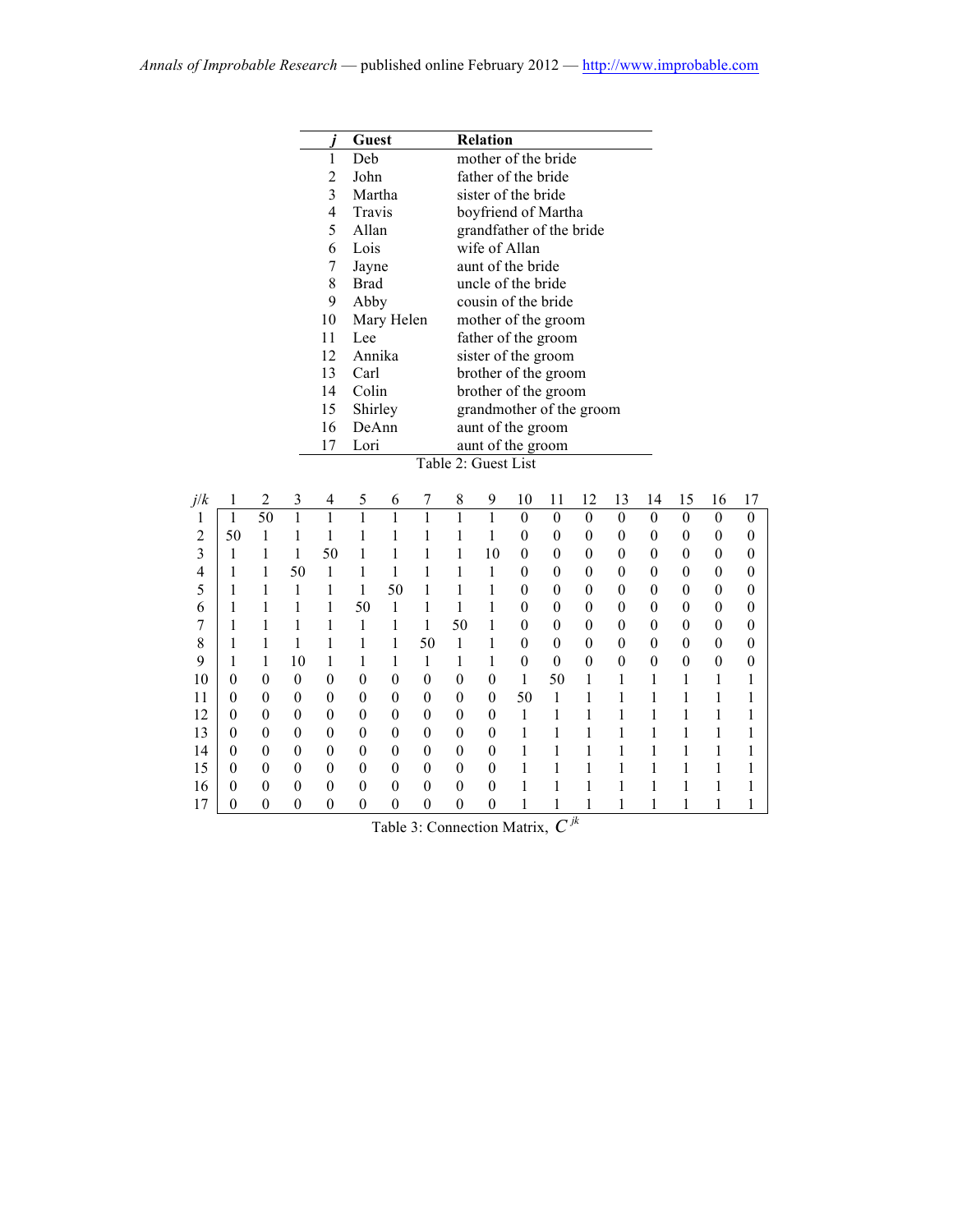| Guest       | Table #<br>$(n = 5, a = 4, b = 1)$ | Table #<br>$(n = 2, a = 10, b = 1)$ |  |  |  |  |  |
|-------------|------------------------------------|-------------------------------------|--|--|--|--|--|
| Martha      |                                    |                                     |  |  |  |  |  |
| Travis      | 1                                  |                                     |  |  |  |  |  |
| Abby        |                                    |                                     |  |  |  |  |  |
| Jayne       | $\overline{2}$                     |                                     |  |  |  |  |  |
| <b>Brad</b> |                                    | 1                                   |  |  |  |  |  |
| Deb         |                                    |                                     |  |  |  |  |  |
| John        | 3                                  |                                     |  |  |  |  |  |
| Lois        |                                    |                                     |  |  |  |  |  |
| Allan       |                                    |                                     |  |  |  |  |  |
| Annika      |                                    |                                     |  |  |  |  |  |
| Carl        | 4                                  |                                     |  |  |  |  |  |
| Colin       |                                    |                                     |  |  |  |  |  |
| Lori        |                                    | $\overline{2}$                      |  |  |  |  |  |
| Lee         |                                    |                                     |  |  |  |  |  |
| Mary Helen  | 5                                  |                                     |  |  |  |  |  |
| DeAnn       |                                    |                                     |  |  |  |  |  |
| Shirley     |                                    |                                     |  |  |  |  |  |

Table 4: Example Problem Results

## Full Problem

For the full problem,  $m = 107$ ,  $n = 11$ ,  $a = 10$ , and  $b = 0$ . There are a total of  $11^{107} = 2.69 \times 10^{111}$ combinations for seating guests at the various tables, making this a much larger problem to solve. The model ran for 36 hours on one node of a Beowulf cluster with two 2.83 GHz Intel E5440 quad core processors and 16GB of memory. The best solution found after 36 hours gave a very good starting point for seating assignments, and only required a few rearrangements to please the mother of the bride.

#### Discussion

The crux of the model is the connection matrix, which is constructed to give great flexibility to users in reporting the relationships between guests. It can be as simple as giving a value of 1 if two guests know each other, and 0 otherwise. In our experience, this does not aptly capture the intuition one would apply when seating guests by hand. Thus, the matrix can be constructed using various weights, which depict how well two guests know each other.

We found that the most important assignment was to place guests who arrived as dates to the wedding at the same table. This was done by giving those guests a very high weight (50) in the connection matrix. From there, one could construct a level of weights for guests of the same immediate family, same extended family, etc. If one already has an idea of which guests should sit at the same table, but needs help filling out the tables, weights can be assigned based upon guests who should sit together. This is the method we imposed in our problems. Dates were given a weight of 50, guests who should sit at the same table a weight of 10, guests who know each other but do not necessarily need to sit at the same table a weight of 1, and guests who do not know each other a weight of 0. Additionally, negative weights could be assigned to discourage the model from seating two people at the same table (for example, divorced parents). The model successfully seats guests at appropriate tables, but only if the connection matrix is constructed properly. This mathematical representation is applicable to many different kinds of events, beyond weddings, such as bar/bat mitzvahs, retirement parties, anniversary parties, gala events - any event that requires a seating chart.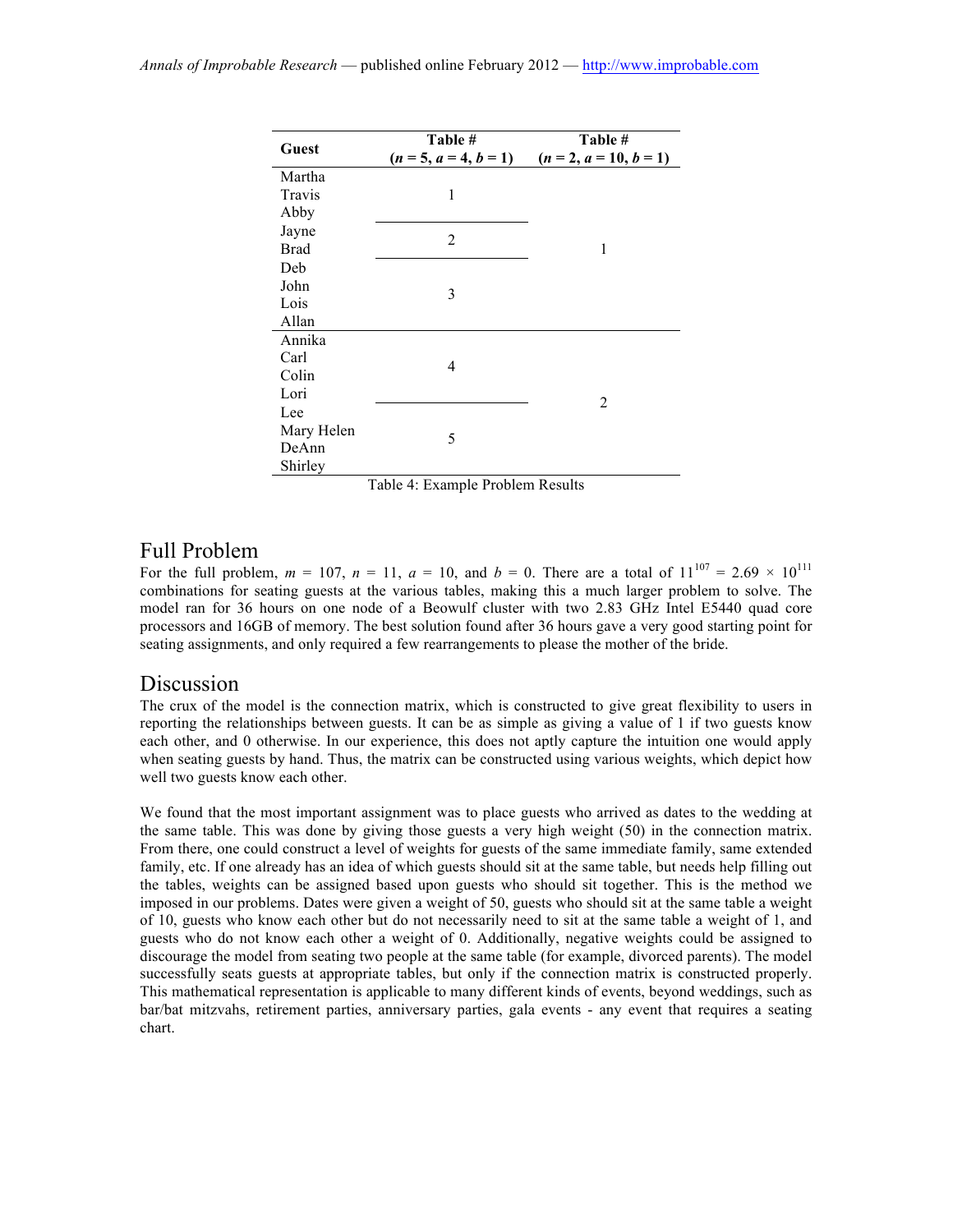

Acknowledgments MLB gratefully acknowledges JDLP for still agreeing to marry her after writing this.